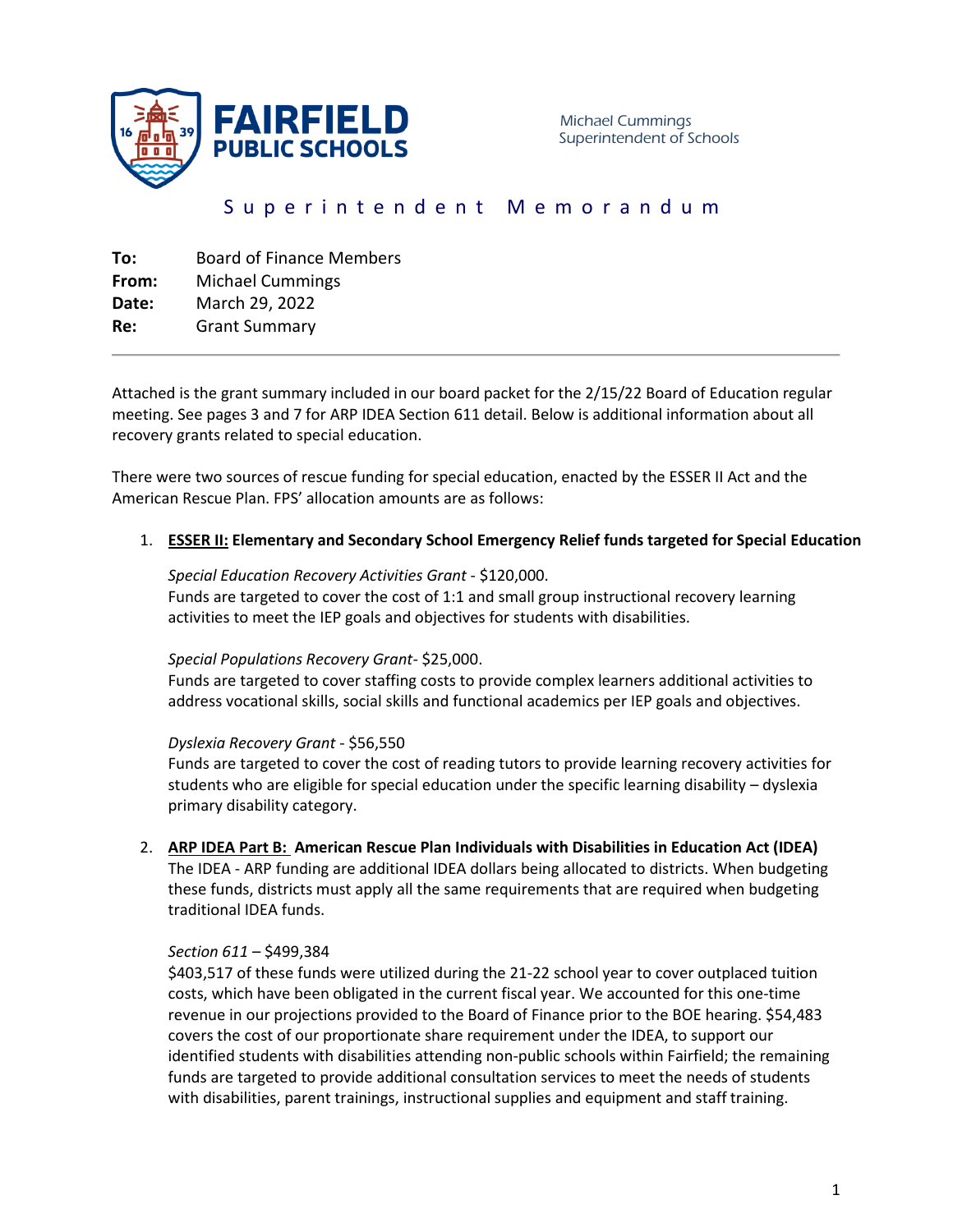*Section 619* - \$47,395

Funds are targeted to cover the cost of a Parent Outreach Specialist for 10-15 hours per week for the 21-22 and 22-23 school years to address the increasing demand for support of parents of disabled preschool children within our community, along with parent trainings and equipment to support students with disabilities placed in our preschool program.

*Attachment: Grant Summary Detail*

*MC:mb*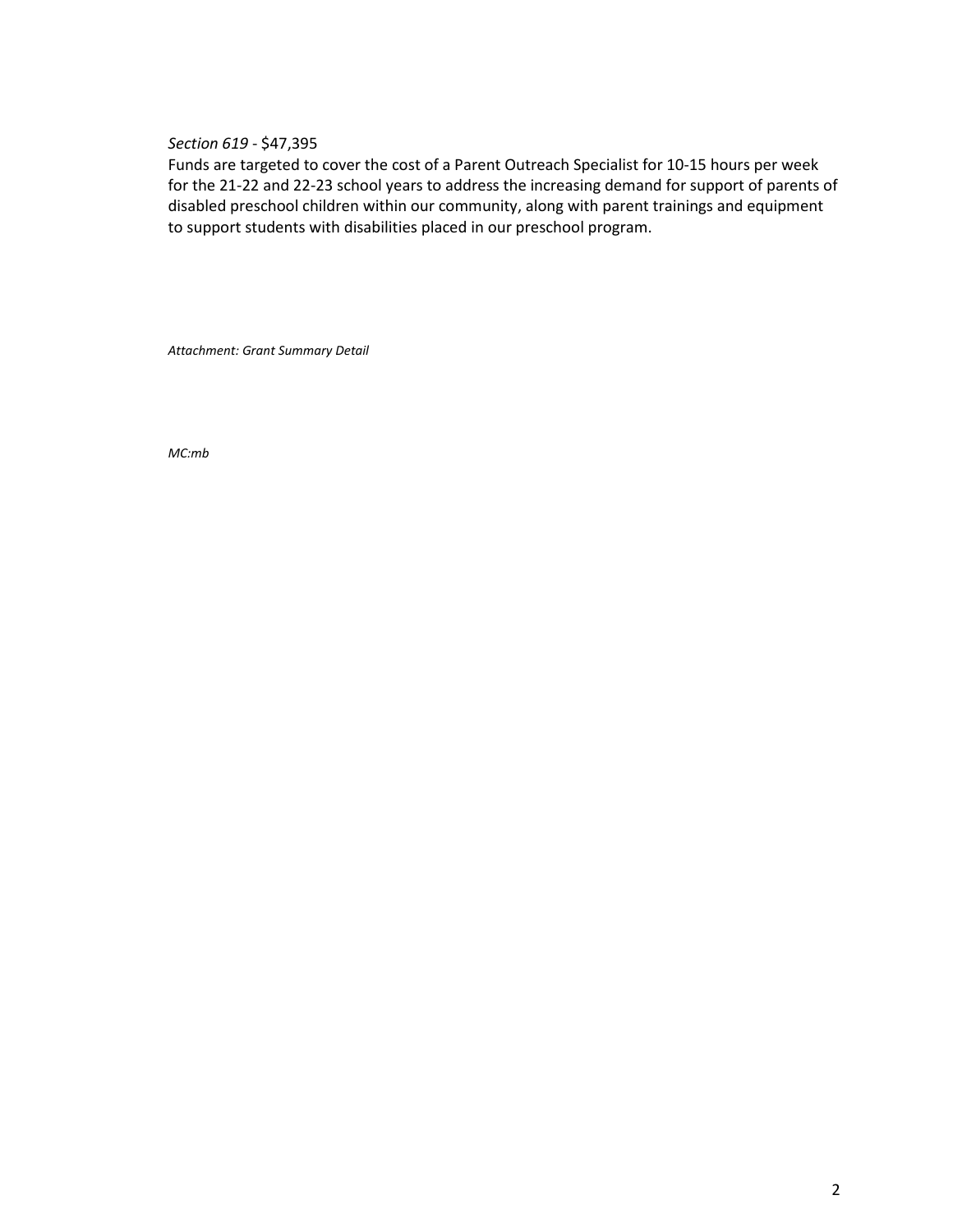# **Statement of Account Grant Revenue and Expense by Program**

**Fiscal Year 2021-22**

| Account               | Description                              | Appropriation<br>As Adopted | Spec<br>Approp  | Appropriation<br>Amended | Total<br>Expenditure | Outstanding<br>Encumbrance | Outstanding<br>Requisitions | Unencumbered<br>Balance |
|-----------------------|------------------------------------------|-----------------------------|-----------------|--------------------------|----------------------|----------------------------|-----------------------------|-------------------------|
| 21285 ESSER II        |                                          |                             |                 |                          |                      |                            |                             |                         |
| 23-5285-121-999/21285 | FAMILY & COMMUNITY LIAISON               |                             | 77,175          | 77,175                   |                      |                            |                             | 77,175                  |
| 23-5285-402-999/21285 | <b>TEXTBOOKS</b>                         |                             | 46,710          | 46,710                   |                      |                            |                             | 46,710                  |
| 23-5285-192-999/21285 | <b>CUSTODIAN OT</b>                      |                             | 27,000          | 27,000                   |                      |                            |                             | 27,000                  |
| 23-5285-139-999/21285 | <b>BOOST - CLASSROOM TEACHERS</b>        |                             | 192,100         | 192,100                  | 94,825               |                            |                             | 97,275                  |
| 23-5285-210-999/21285 | <b>BOOST - LEAD TEACHERS</b>             | 16,232                      | (5, 432)        | 10,800                   | 5,400                |                            |                             | 5,400                   |
| 23-5285-183-999/21285 | <b>BOOST - PARAPROFESSIONALS</b>         | 12,401                      | (7,558)         | 4,843                    | 2,103                |                            |                             | 2,740                   |
| 23-5285-112-999/21285 | <b>BOOST - PRGM PRINCIPALS</b>           | 19,754                      | 10,237          | 29,991                   | 13,527               |                            |                             | 16,464                  |
| 23-5285-177-999/21285 | <b>BOOST - SECRETARIES</b>               | 19,284                      | (11,600)        | 7,684                    | 3,767                |                            |                             | 3,917                   |
| 23-5285-126-999/21285 | <b>BOOST - SOCIAL WORKER</b>             | 17,224                      | (8, 874)        | 8,350                    | 4,175                |                            |                             | 4,175                   |
| 23-5285-312-999/21285 | <b>BOOST - NURSE</b>                     | 13,090                      | (3,516)         | 9,574                    | 4,787                |                            |                             | 4,787                   |
| 23-5285-337-999/21285 | <b>BOOST - BUS TRANSPORTATION</b>        | 120,950                     | (56,290)        | 64,660                   | 32,330               |                            |                             | 32,330                  |
| 23-5285-219-999/21285 | <b>BOOST - PROF DEVELOPMENT</b>          | 27,594                      | (16,021)        | 11,573                   | 5,786                |                            |                             | 5,787                   |
| 23-5285-303-999/21285 | <b>BOOST - CURR WRITING</b>              |                             | 16,932          | 16,932                   | 8,466                |                            | $\overline{\phantom{a}}$    | 8,466                   |
| 23-5285-400-999/21285 | <b>BOOST - PROG SUPPLY&amp;MATERIALS</b> | 406,292                     | (318, 181)      | 88,111                   | 38,609               |                            |                             | 49,502                  |
| 23-5285-225-999/21285 | <b>BOOST - REMOTE TUTORS</b>             | 44,384                      | 16,206          | 60,590                   | 41,050               |                            |                             | 19,540                  |
| 23-5285-140-999/21285 | <b>QUAR - TEACHERS K-5</b>               | 275,944                     | (115,212)       | 160,732                  | 70,905               | 69,418                     |                             | 20,409                  |
| 23-5285-138-999/21285 | <b>QUAR- WORK DEVELOPMENT K-5</b>        |                             | 16,000          | 16,000                   | 4,275                |                            |                             | 11,725                  |
| 23-5285-315-999/21285 | HB - CALVERT LEARNING                    |                             | 5,200           | 5,200                    | 5,200                |                            |                             |                         |
| 23-5285-311-999/21285 | <b>HB-PLATO AGENCY</b>                   |                             | 94,967          | 94,967                   | 29,908               |                            |                             | 65,059                  |
| 23-5285-224-999/21285 | <b>HB - STUD SUPP TUTORS</b>             |                             | 4,625           | 4,625                    | 4,363                |                            |                             | 263                     |
| 23-5285-217-999/21285 | <b>CURR WRITING - AEASSESSMENT</b>       | 59,896                      | (49, 826)       | 10,070                   | 2,440                |                            |                             | 7,630                   |
| 23-5285-313-999/21285 | MS BLOCK CONSULTANT                      |                             | 9,425           | 9,425                    | 7,425                | 11,375                     |                             | (9,375)                 |
| 23-5285-400-999/21285 | SUPPLIES MASKS/SANITIZER                 |                             | 59,579          | 59,579                   | 44,594               | 14,985                     |                             | (0)                     |
| 23-5285-300-999/21285 | HVAC CONTROL SYSTEM                      | 249,000                     | (31,709)        | 217,291                  |                      | 226,558                    |                             | (9,267)                 |
| 23-5285-358-999/21285 | HVAC ENGINEERINGDESIGN                   |                             | 31,709          | 31,709                   |                      | 21,500                     |                             | 10,209                  |
| 23-5285-275-999/21285 | <b>FICA/MEDICARE</b>                     |                             | 16,356          | 16,356                   |                      |                            |                             |                         |
|                       | <b>TOTAL EXPENSES</b>                    | 1,282,045                   | $\overline{2}$  | 1,282,047                | 423,935              | 343,836                    |                             | 497,920                 |
| 23-5285-023-999/21285 | <b>ESSER II REVENUE-1282407</b>          | (1,282,407)                 | 360             | (1,282,047)              | (422, 206)           |                            |                             | (859, 841)              |
|                       | <b>TOTAL ESSER II</b>                    | (362)                       | $\frac{1}{362}$ | $\blacksquare$           | 1,729                | 343,836                    | $\blacksquare$              | (361,921)               |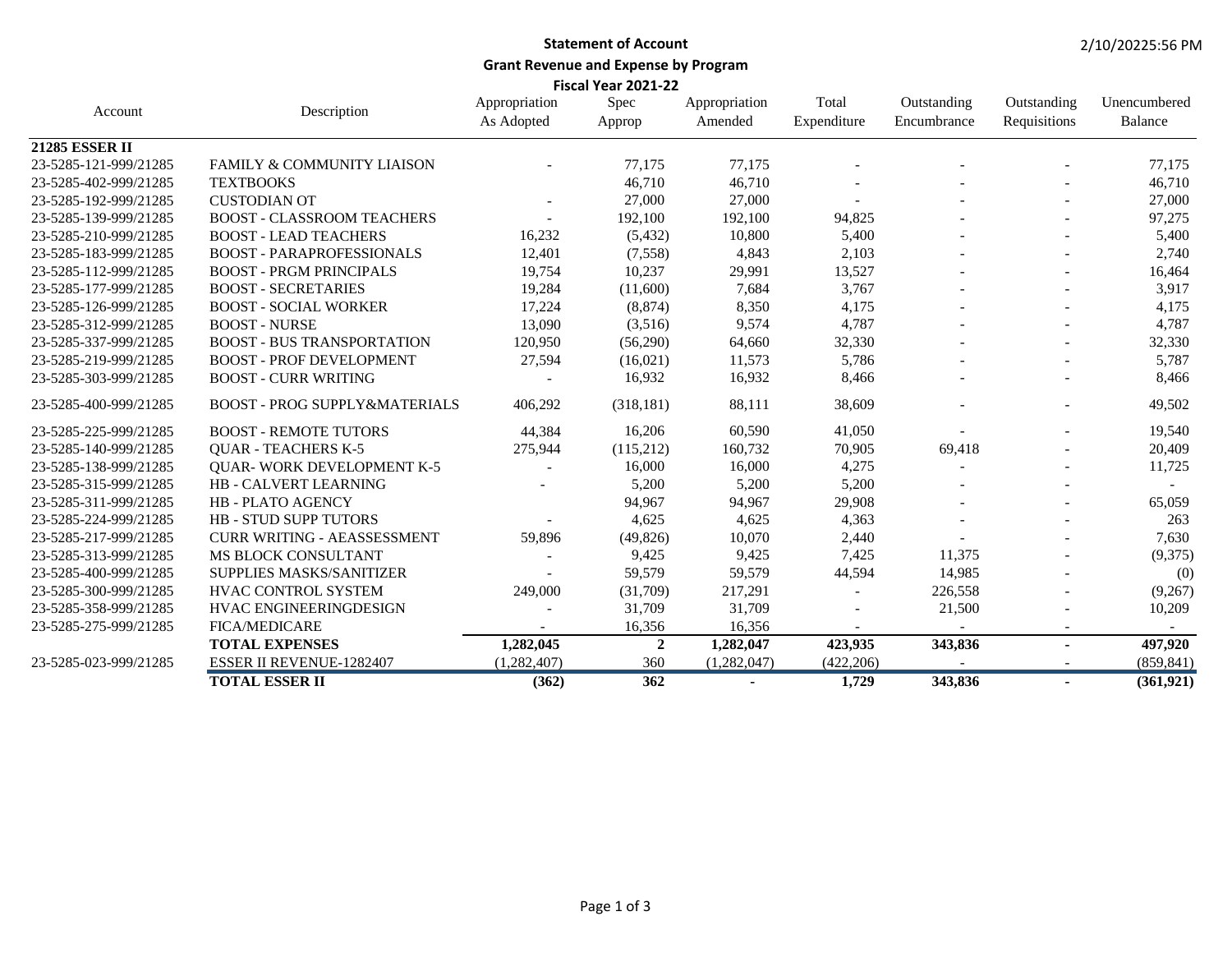### **Statement of Account**

**Grant Revenue and Expense by Program**

|                       |                                 |                             | Fiscal Year 2021-22   |                          | Total       |                            |                             | Unencumbered   |
|-----------------------|---------------------------------|-----------------------------|-----------------------|--------------------------|-------------|----------------------------|-----------------------------|----------------|
| Account               | Description                     | Appropriation<br>As Adopted | <b>Spec</b><br>Approp | Appropriation<br>Amended | Expenditure | Outstanding<br>Encumbrance | Outstanding<br>Requisitions | <b>Balance</b> |
| 22290 ARP ESSER       |                                 |                             |                       |                          |             |                            |                             |                |
| 23-5290-402-999/22290 | <b>TEXTBOOKS</b>                |                             | 517,248               | 517,248                  |             |                            |                             | 517,248        |
| 23-5290-300-999/22290 | <b>CHILLER TMS0</b>             |                             | 313,500               | 313,500                  |             |                            |                             | 313,500        |
| 23-5290-116-997/22290 | DEI ADMINISTRATOR               | 480,000                     | (218, 619)            | 261,381                  | 45,433      | 60,577                     |                             | 155,371        |
| 23-5290-324-998/22290 | <b>EQUITY TRAINING</b>          | 101,800                     |                       | 101,800                  | 8,050       | 75                         |                             | 93,675         |
| 23-5290-140-997/22290 | <b>SEL EF COACH</b>             | 90,000                      | (75,000)              | 15,000                   |             |                            |                             | 15,000         |
| 23-5290-211-997/22290 | SEL ES LEADERS TEACHER          | 49,500                      |                       | 49,500                   |             |                            |                             | 49,500         |
| 23-5290-327-998/22290 | <b>SEL TRAINING</b>             | 112,000                     | (46, 154)             | 65,846                   | 18,128      | 17,872                     | $\overline{a}$              | 29,846         |
| 23-5290-488-999/22290 | <b>SUPPLIES SEL</b>             | 43,200                      | (18,000)              | 25,200                   |             |                            |                             | 25,200         |
| 23-5290-322-997/22290 | DBT PARENT TRNG TEACHERS        | 18,000                      |                       | 18,000                   |             |                            |                             | 18,000         |
| 23-5290-320-997/22290 | <b>BEHAVIORAL TRNG PARA</b>     | 36,000                      | (12,240)              | 23,760                   |             |                            |                             | 23,760         |
| 23-5290-321-997/22290 | <b>BK REVIEW TEACHER</b>        | 6,000                       |                       | 6,000                    |             |                            |                             | 6,000          |
| 23-5290-160-997/22290 | AFTER SCHOOL SITE SUPERVISORS   | 60,000                      |                       | 60,000                   | 10,000      | 10,000                     |                             | 40,000         |
| 23-5290-217-997/22290 | AFTER SCHOOL TEACHERS           | 378,000                     |                       | 378,000                  | 16,925      | $\overline{a}$             |                             | 361,075        |
| 23-5290-183-997/22290 | AFTER SCHOOL PARA               | 94,608                      | (25,000)              | 69,608                   | 1,064       |                            | $\overline{\phantom{a}}$    | 68,544         |
| 23-5290-335-999/22290 | <b>BUS TRANSPORTATION</b>       | 99,954                      | $\overline{a}$        | 99,954                   |             |                            |                             | 99,954         |
| 23-5290-205-997/22290 | ST RESIDENCY PROGPART SALARY    | 80,000                      |                       | 80,000                   |             |                            |                             | 80,000         |
| 23-5290-495-999/22290 | SUPPLIES ST RESIDENCY           | 8,000                       |                       | 8,000                    |             |                            |                             | 8,000          |
| 23-5290-214-997/22290 | ST RESIDENCY - MENTOR STIPENDS  | 12,000                      |                       | 12,000                   |             |                            |                             | 12,000         |
| 23-5290-321-998/22290 | <b>RESIDENCY PROGRAM</b>        | 20,000                      |                       | 20,000                   |             |                            |                             | 20,000         |
| 23-5290-208-997/22290 | K-12 DATA LIT TRNG59400         | 59,400                      | (59, 400)             |                          |             |                            |                             |                |
| 23-5290-320-998/22290 | <b>DATA LIT TRNG</b>            | 10,000                      | (10,000)              | $\sim$                   |             |                            |                             |                |
| 23-5290-210-997/22290 | TEVAL REV TEACH&LIAISON         | 106,200                     |                       | 106,200                  |             |                            |                             | 106,200        |
| 23-5290-323-998/22290 | <b>TEVAL</b>                    | 114,000                     |                       | 114,000                  | 3,000       |                            |                             | 111,000        |
| 23-5290-303-997/22290 | MS CURRICULUM WRITING           | 27,000                      | (19,600)              | 7,400                    |             |                            |                             | 7,400          |
| 23-5290-322-998/22290 | <b>ELEM PRINC COACHING</b>      | 20,000                      |                       | 20,000                   |             |                            |                             | 20,000         |
| 23-5290-325-998/22290 | <b>LITERACY TRAINING</b>        | 121,000                     |                       | 121,000                  |             |                            | $\overline{a}$              | 121,000        |
| 23-5290-215-997/22290 | ASSESSMENT LITERACY TEACHER     | 69,525                      | (69, 525)             |                          |             |                            |                             |                |
| 23-5290-219-997/22290 | <b>CAPSTONE EXPERIENCES</b>     | 58,050                      | (58,050)              |                          |             |                            |                             |                |
| 23-5290-319-998/22290 | <b>ACTION RESEARCH TEACHERS</b> | 10,000                      | (10,000)              |                          |             |                            |                             |                |
| 23-5290-540-999/22290 | <b>LAPTOP HS</b>                | 485,485                     | (213, 885)            | 271,600                  | 271,600     |                            |                             |                |
| 23-5290-326-998/22290 | <b>ENGINEERING SERVICES</b>     | 111,595                     | 4,725                 | 116,320                  |             |                            |                             | 116,320        |
|                       | <b>TOTAL EXPENSES</b>           | 2,881,317                   |                       | 2,881,317                | 374,200     | 88,524                     |                             | 2,418,593      |
| 23-5290-023-999/22290 | ARP ESSER REVENUE               | (2,881,317)                 |                       | (2,881,317)              | (367, 829)  |                            |                             | (2,513,488)    |
|                       | <b>TOTAL ARP ESSER</b>          | $\blacksquare$              | $\sim$                | $\blacksquare$           | 6,371       | 88,524                     | $\sim$                      | (94, 895)      |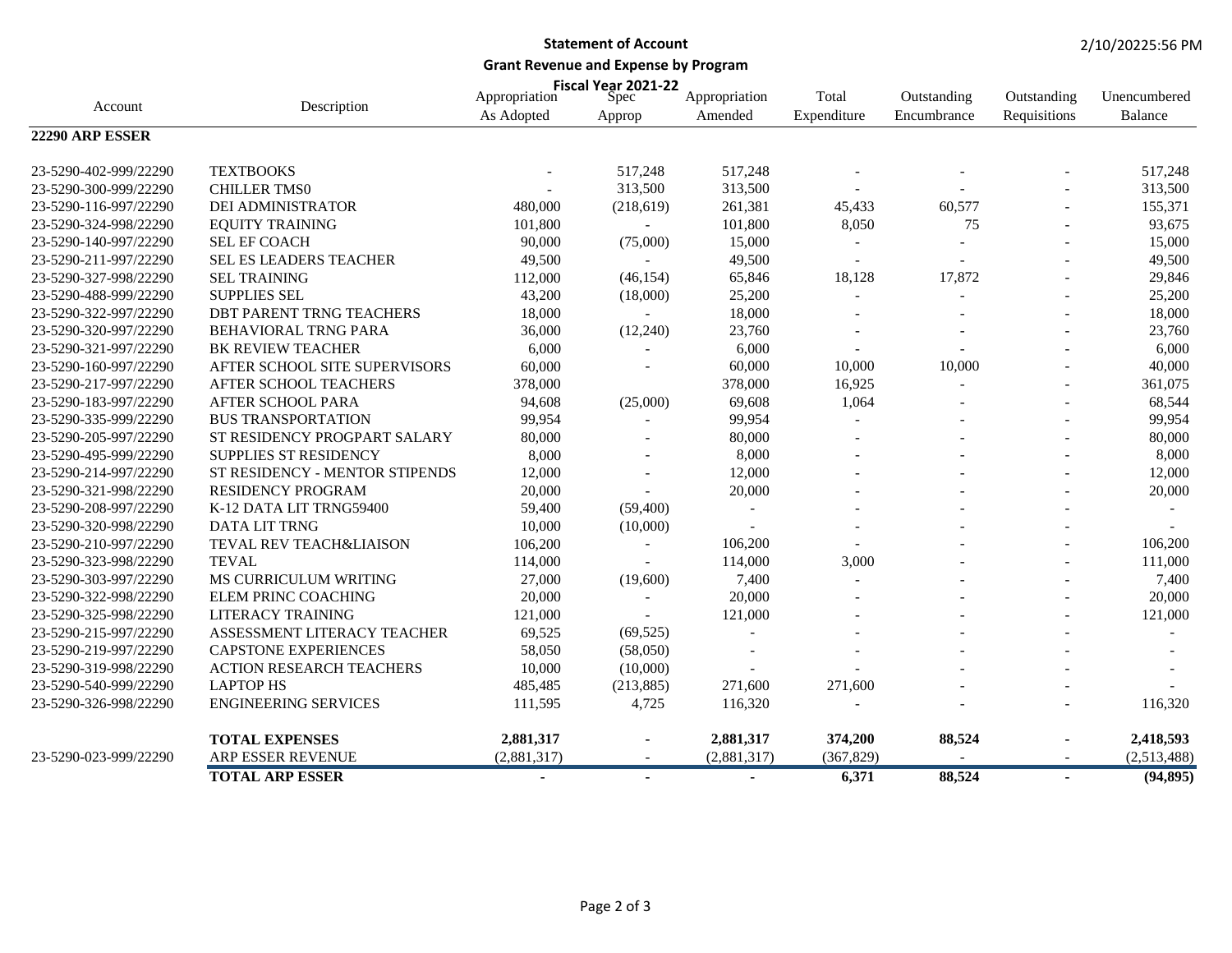| Account               | Description               | Appropriation<br>As Adopted | Spec<br>Approp | Appropriation<br>Amended | Total<br>Expenditure | Outstanding<br>Encumbrance | Outstanding<br>Requisitions | Unencumbered<br>Balance |
|-----------------------|---------------------------|-----------------------------|----------------|--------------------------|----------------------|----------------------------|-----------------------------|-------------------------|
| 22236 ARP IDEA PART B |                           |                             |                |                          |                      |                            |                             |                         |
| 23-5236-301-999/22236 | PROFESSIONAL SERVICES     | 47,089                      |                | 47,089                   |                      |                            | $\overline{\phantom{a}}$    | 47,089                  |
| 23-5236-305-999/22236 | PARENT ACTIVITIES3877.79  | 3,878                       |                | 3,878                    |                      |                            |                             | 3,878                   |
| 23-5236-317-999/22236 | <b>TUITION403517.21</b>   | 403.517                     |                | 403.517                  | 403,517              |                            |                             |                         |
| 23-5236-326-999/22236 | TRAVEL <sub>7000</sub>    | 7.000                       |                | 7.000                    |                      |                            |                             | 7.000                   |
| 23-5236-400-999/22236 | SUPPLIES & MATERIALS      | 11.500                      |                | 11.500                   | 3,539                | 536                        | $\overline{\phantom{a}}$    | 7.424                   |
| 23-5236-541-999/22236 | EQUIPMENT7400             | 7.400                       |                | 7.400                    |                      | 5,083                      |                             | 2,317                   |
|                       | <b>TOTAL EXPENSES</b>     | 480.384                     |                | 480.384                  | 407,057              | 5,619                      |                             | 67,708                  |
| 23-5236-023-999/22236 | ARP IDEA PART B - REVENUE | (480, 384)                  |                | (480, 384)               | (403,517)            |                            |                             | (76, 867)               |
|                       | Total ARP IDEA PART B     |                             |                |                          | 3.539                | 5,619                      |                             | (9,159)                 |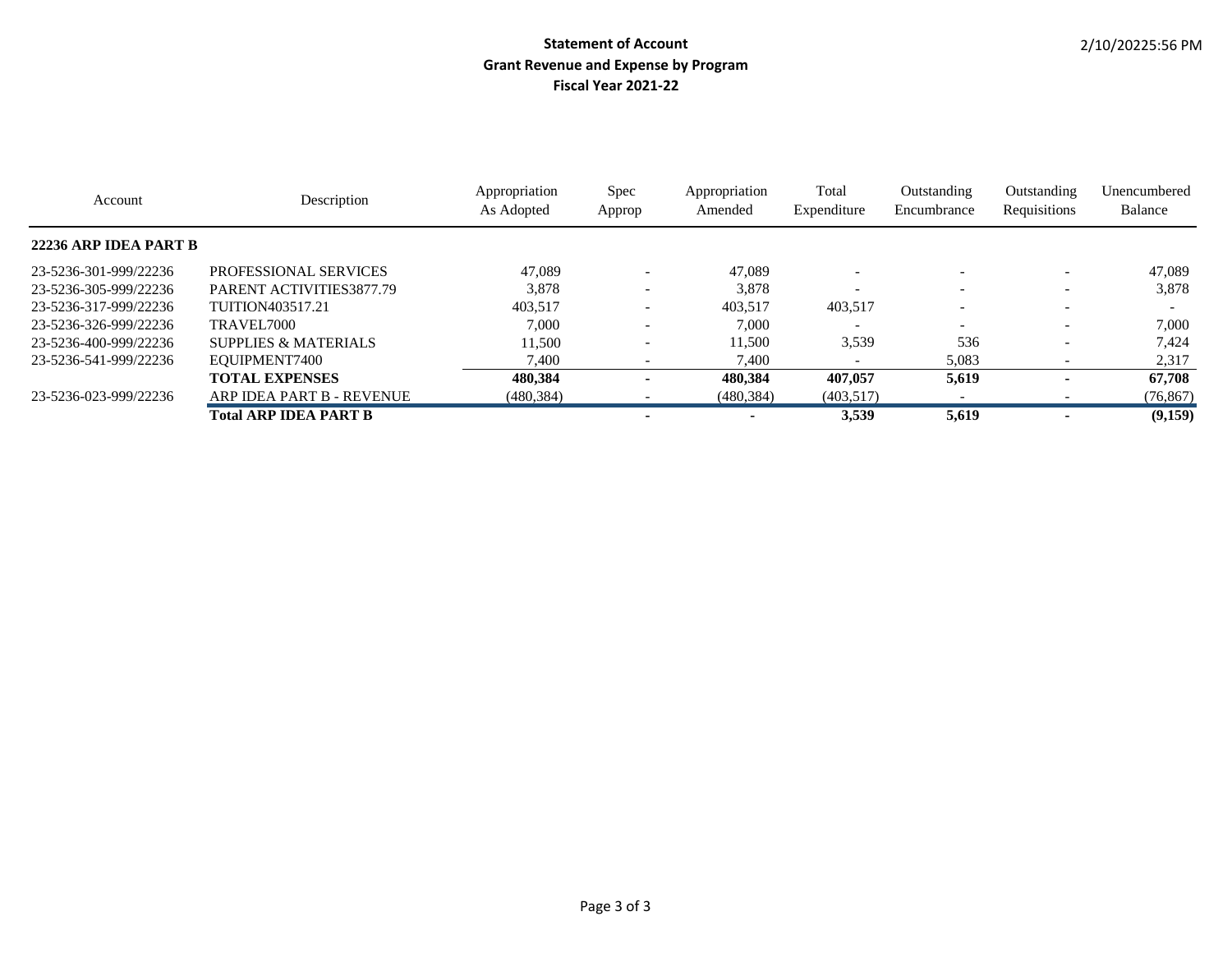#### Detail Description

ners, paras, social workers, lead teachers, secretaries, and program principals l. The amount was reduced due to a reduced number of students enrolling the grades 6-9.

Boost Program for two years.

and from program site for two years (\$60,475/year)

nmers - prep work for launch of program each year. Staff need time to create ncluding the allocation of instructional supplies, collaborative planning across uctional needs.

r two years of Summer Boost Program elementary student). Reading resources for 22 classrooms (whiteboards, ical Awareness Resource, magnetic letter sets), MS Book Clubs, MS Short IS, Classroom supplies , Assessment for Independent Reading, Math materials earning Mathematics resource, Science Hands-on materials. Other Performance

tudents across district in COVID-19 quarantine or isolation.

nental work for K-5 students in quarantine/isolation - ELA - 30 hours per month  $-40$  hours total = \$2,000, Math - 10 hours total = \$500.

am for homebound remote GenEd students.

for homebound remote GenEd students, 1 small group tutoring (3 students, 1 967, 74 hours of prep @  $$62.00/hr = $4,588, 74$  office hours @  $$62.00/hr =$  $P = $42,143, 2$  Individual 1:1 (2 students, 2 tutors,) 704 hours (304 each) @  $\text{ep (37 each)} \otimes $62.00/\text{hr} = $4,588, 74 \text{ office hours (37 each)} \otimes $62.00/\text{hr} = $4,588, 74 \text{ office hours (37 each)} \otimes $62.00/\text{hr} = $4,588, 74 \text{ office hours (37 each)} \otimes $62.00/\text{hr} = $4,588, 74 \text{ office hours (37 each)} \otimes $62.00/\text{hr} = $4,588, 74 \text{ office hours (37 each)} \otimes $62.00/\text{hr} = $4,588, 74 \text{ office hours (37 each)} \$  $= $52,824$ 

 $25855 - 4995$  Staff tutoring Gen Ed (1 Mandarin Tutor 74 hours @ \$50.00/hr = \$3,700  $$50.00 = $925$ .

| Account                                                                                          | Description                                                                                                                             | Appropriation<br>As Adopted          | Spec<br>Approp                           | Appropriation<br>Amended             | Total<br>Expenditure               | Outstanding<br>Encumbrance | Outstanding<br>Requisitions | Unencumbered<br>Balance            | Detail Desci                                                                                                                                                                                                                                                                                                                                                                                                    |
|--------------------------------------------------------------------------------------------------|-----------------------------------------------------------------------------------------------------------------------------------------|--------------------------------------|------------------------------------------|--------------------------------------|------------------------------------|----------------------------|-----------------------------|------------------------------------|-----------------------------------------------------------------------------------------------------------------------------------------------------------------------------------------------------------------------------------------------------------------------------------------------------------------------------------------------------------------------------------------------------------------|
| <b>21285 ESSER II</b>                                                                            |                                                                                                                                         |                                      |                                          |                                      |                                    |                            |                             |                                    |                                                                                                                                                                                                                                                                                                                                                                                                                 |
| 23-5285-121-999/21285                                                                            | FAMILY & COMMUNITY LIAISON                                                                                                              |                                      | 77,175                                   | 77,175                               |                                    |                            |                             |                                    | 77,175 New: Family & Community Liaison                                                                                                                                                                                                                                                                                                                                                                          |
| 23-5285-402-999/21285                                                                            | <b>TEXTBOOKS</b>                                                                                                                        |                                      | 46,710                                   | 46,710                               |                                    |                            |                             |                                    | 46,710 New: Math textbooks for secondary                                                                                                                                                                                                                                                                                                                                                                        |
| 23-5285-192-999/21285                                                                            | <b>CUSTODIAN OT</b>                                                                                                                     |                                      | 27,000                                   | 27,000                               |                                    |                            |                             |                                    | 27,000 New: OT to meet cleaning needs                                                                                                                                                                                                                                                                                                                                                                           |
| 23-5285-139-999/21285<br>23-5285-210-999/21285<br>23-5285-183-999/21285<br>23-5285-112-999/21285 | <b>BOOST - CLASSROOM TEACHERS</b><br><b>BOOST - LEAD TEACHERS</b><br><b>BOOST - PARAPROFESSIONALS</b><br><b>BOOST - PRGM PRINCIPALS</b> | $\sim$<br>16,232<br>12,401<br>19,754 | 192,100<br>(5, 432)<br>(7,558)<br>10,237 | 192,100<br>10,800<br>4,843<br>29,991 | 94,825<br>5,400<br>2,103<br>13,527 |                            | $\overline{\phantom{a}}$    | 97,275<br>5,400<br>2,740<br>16,464 | Summer Boost Staff (classroom teachers, paras, social worker<br>moved nurses to another object code). The amount was reduce<br>the in-person program, particularly in grades 6-9.                                                                                                                                                                                                                               |
| 23-5285-177-999/21285<br>23-5285-126-999/21285                                                   | <b>BOOST - SECRETARIES</b><br><b>BOOST - SOCIAL WORKER</b>                                                                              | 19,284<br>17,224                     | (11,600)<br>(8, 874)                     | 7,684<br>8,350                       | 3,767<br>4,175                     |                            |                             | 3,917<br>4,175                     |                                                                                                                                                                                                                                                                                                                                                                                                                 |
| 23-5285-312-999/21285                                                                            | <b>BOOST - NURSE</b>                                                                                                                    | 13,090                               | (3,516)                                  | 9,574                                | 4,787                              |                            | $\overline{\phantom{a}}$    |                                    | 4,787 Summer Boost: Nurses for Summer Boost Program for two ye                                                                                                                                                                                                                                                                                                                                                  |
| 23-5285-337-999/21285                                                                            | <b>BOOST - BUS TRANSPORTATION</b>                                                                                                       | 120,950                              | (56,290)                                 | 64,660                               | 32,330                             |                            |                             |                                    | 32,330 Summer Boost: Bus transportation to and from program site f                                                                                                                                                                                                                                                                                                                                              |
| 23-5285-219-999/21285                                                                            | <b>BOOST - PROF DEVELOPMENT</b>                                                                                                         | 27,594                               | (16,021)                                 | 11,573                               | 5,786                              |                            |                             |                                    | Summer Boost Staff PD over two summers - prep work for la<br>5,787 student groups and prepare lessons, including the allocation of<br>the grade and review of student instructional needs.                                                                                                                                                                                                                      |
| 23-5285-303-999/21285                                                                            | <b>BOOST - CURR WRITING</b>                                                                                                             |                                      | 16,932                                   | 16,932                               | 8,466                              |                            |                             |                                    | 8,466 Summer Boost: Curriculum writing - Summer Boost Program                                                                                                                                                                                                                                                                                                                                                   |
| 23-5285-400-999/21285                                                                            | <b>BOOST-PROG</b><br>SUPPLY&MATERIALS                                                                                                   | 406,292                              | (318, 181)                               | 88,111                               | 38,609                             |                            |                             |                                    | Summer Boost: Literacy materials for two years of Summer B<br>Instructional reading book sets (1 per elementary student). Re<br>writing journals, Heggerty Phonological Awareness Resource<br>49,502 Text (Text Sets), Writing Journals MS, Classroom supplies, A<br>for two years, Freckle, Context for Learning Mathematics reso<br>Task Materials for two years.<br>Updated to reflect actual program needs. |
| 23-5285-225-999/21285                                                                            | <b>BOOST - REMOTE TUTORS</b>                                                                                                            | 44,384                               | 16,206                                   | 60,590                               | 41,050                             |                            |                             |                                    | 19,540 Summer Boost: Remote Tutoring Program staff for two years.                                                                                                                                                                                                                                                                                                                                               |
| 23-5285-140-999/21285                                                                            | <b>QUAR - TEACHERS K-5</b>                                                                                                              | 275,944                              | (115,212)                                | 160,732                              | 70,905                             | 69,418                     |                             |                                    | 20,409 Quarantine: Three teachers for K-5 students across district in                                                                                                                                                                                                                                                                                                                                           |
| 23-5285-138-999/21285                                                                            | <b>QUAR-WORK DEVELOPMENT K-5</b>                                                                                                        |                                      | 16,000                                   | 16,000                               | 4,275                              |                            |                             | 11,725                             | Quarantine: Development of supplemental work for K-5 stude<br>x 9 month = $$13,500$ , Social Studies - 40 hours total = $$2,000$                                                                                                                                                                                                                                                                                |
| 23-5285-315-999/21285                                                                            | HB - CALVERT LEARNING                                                                                                                   |                                      | 5,200                                    | 5,200                                | 5,200                              |                            |                             |                                    | Homebound: Calvert Learning program for homebound remot                                                                                                                                                                                                                                                                                                                                                         |
| 23-5285-311-999/21285                                                                            | HB - PLATO AGENCY                                                                                                                       |                                      | 94,967                                   | 94,967                               | 29,908                             |                            |                             |                                    | Homebound: Plato Agency contract for homebound remote G<br>tutor) 333 hours @ \$99.00/hr = \$32,967, 74 hours of prep @<br>65,059 \$4,588, TOTAL for SMALL GROUP = \$42,143, 2 Individual<br>\$62.00/hr = \$43,648, 74 hours of prep (37 each) @ \$62.00/hr<br>\$4,588, TOTAL for 2 Individual $1:1 = $52,824$                                                                                                  |
| 23-5285-224-999/21285                                                                            | HB - STUD SUPP TUTORS                                                                                                                   |                                      | 4,625                                    | 4,625                                | 4,363                              |                            |                             | 263                                | Homebound remote student support - FPS staff tutoring Gen I<br>and 1 Orchestra Tutor 18.5 hours $\omega$ \$50.00 = \$925).                                                                                                                                                                                                                                                                                      |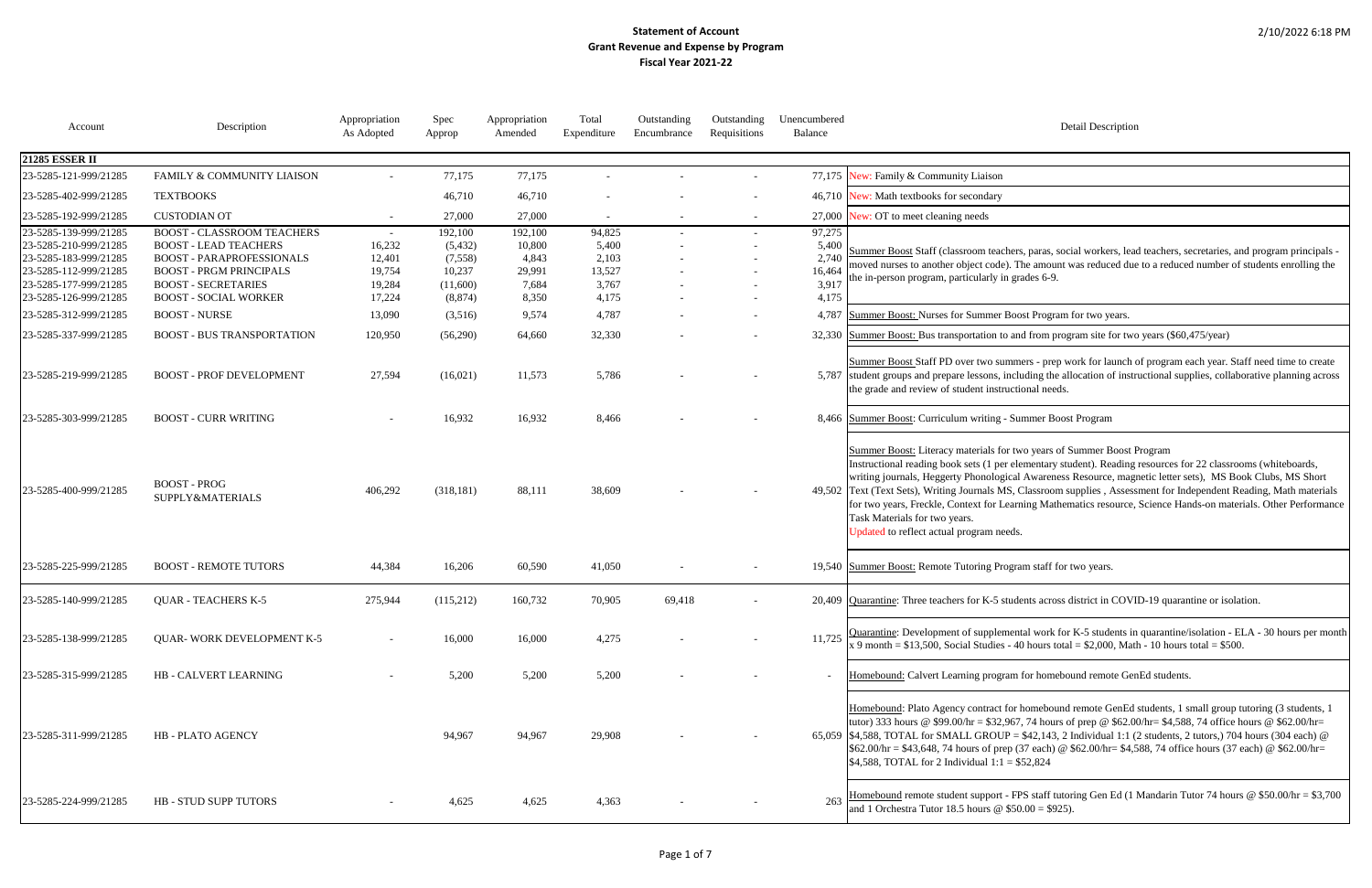Detail Description

ectation assessments - Substitute coverage at \$110/day spread across science, subs over 9 days - \$3630, ELA: 64 subs over 3 days - \$3800 working to reduce ays - \$2640).

prep work and  $$130/hr$  for 140 hrs -  $$18,200$ ).

COVID related items.

odated HVAC control system to regulate and assess the building's indoor air on may need to be taken, if any.

- We will fund an Engineer of Record to seal drawings, reports and/or stems project.

| Account               | Description                        | Appropriation<br>As Adopted | Spec<br>Approp | Appropriation<br>Amended | Total<br>Expenditure     | Outstanding<br>Encumbrance | Outstanding<br>Requisitions | Unencumbered<br><b>Balance</b> |                                                                                                                                      |
|-----------------------|------------------------------------|-----------------------------|----------------|--------------------------|--------------------------|----------------------------|-----------------------------|--------------------------------|--------------------------------------------------------------------------------------------------------------------------------------|
| <b>21285 ESSER II</b> |                                    |                             |                |                          |                          |                            |                             |                                |                                                                                                                                      |
| 23-5285-217-999/21285 | <b>CURR WRITING - AEASSESSMENT</b> | 59,896                      | (49, 826)      | 10,070                   | 2,440                    |                            |                             |                                | Curriculum writing for academic experiency<br>7,630 ELA and social studies (Science: 33 s<br>this, Social Studies: 24 subs over 6 da |
| 23-5285-313-999/21285 | <b>MS BLOCK CONSULTANT</b>         |                             | 9,425          | 9,425                    | 7,425                    | 11,375                     |                             | (9,375)                        | MS block schedule consultant (\$600)<br>Updated: Reduced to reflect need.                                                            |
| 23-5285-400-999/21285 | <b>SUPPLIES MASKS/SANITIZER</b>    |                             | 59,579         | 59,579                   | 44,594                   | 14,985                     |                             | (0)                            | Hand Sanitizer/ COVID supplies<br>Jpdated to reflect state supplies for C                                                            |
| 23-5285-300-999/21285 | <b>HVAC CONTROL SYSTEM</b>         | 249,000                     | (31,709)       | 217,291                  | $\overline{\phantom{a}}$ | 226,558                    |                             | (9,267)                        | HVAC Control System - Install an up<br>quality (IAQ) to determine what actio                                                         |
| 23-5285-358-999/21285 | HVAC ENGINEERINGDESIGN             |                             | 31,709         | 31,709                   | $\overline{\phantom{a}}$ | 21,500                     |                             | 10,209                         | <b>HVAC Engineering Design Contract</b><br>documents for the HVAC controls sys                                                       |
| 23-5285-275-999/21285 | <b>FICA/MEDICARE</b>               |                             | 16,356         | 16,356                   |                          |                            |                             |                                |                                                                                                                                      |
|                       | <b>TOTAL EXPENSES</b>              | 1,282,045                   | $\overline{2}$ | 1,282,047                | 423,935                  | 343,836                    |                             | 497,920                        |                                                                                                                                      |
| 23-5285-023-999/21285 | <b>ESSER II REVENUE-1282407</b>    | (1,282,407)                 | 360            | (1,282,047)              | (422, 206)               |                            |                             | (859, 841)                     |                                                                                                                                      |
|                       | <b>TOTAL ESSER II</b>              | (362)                       | 362            |                          | 1,729                    | 343,836                    |                             | (361, 921)                     |                                                                                                                                      |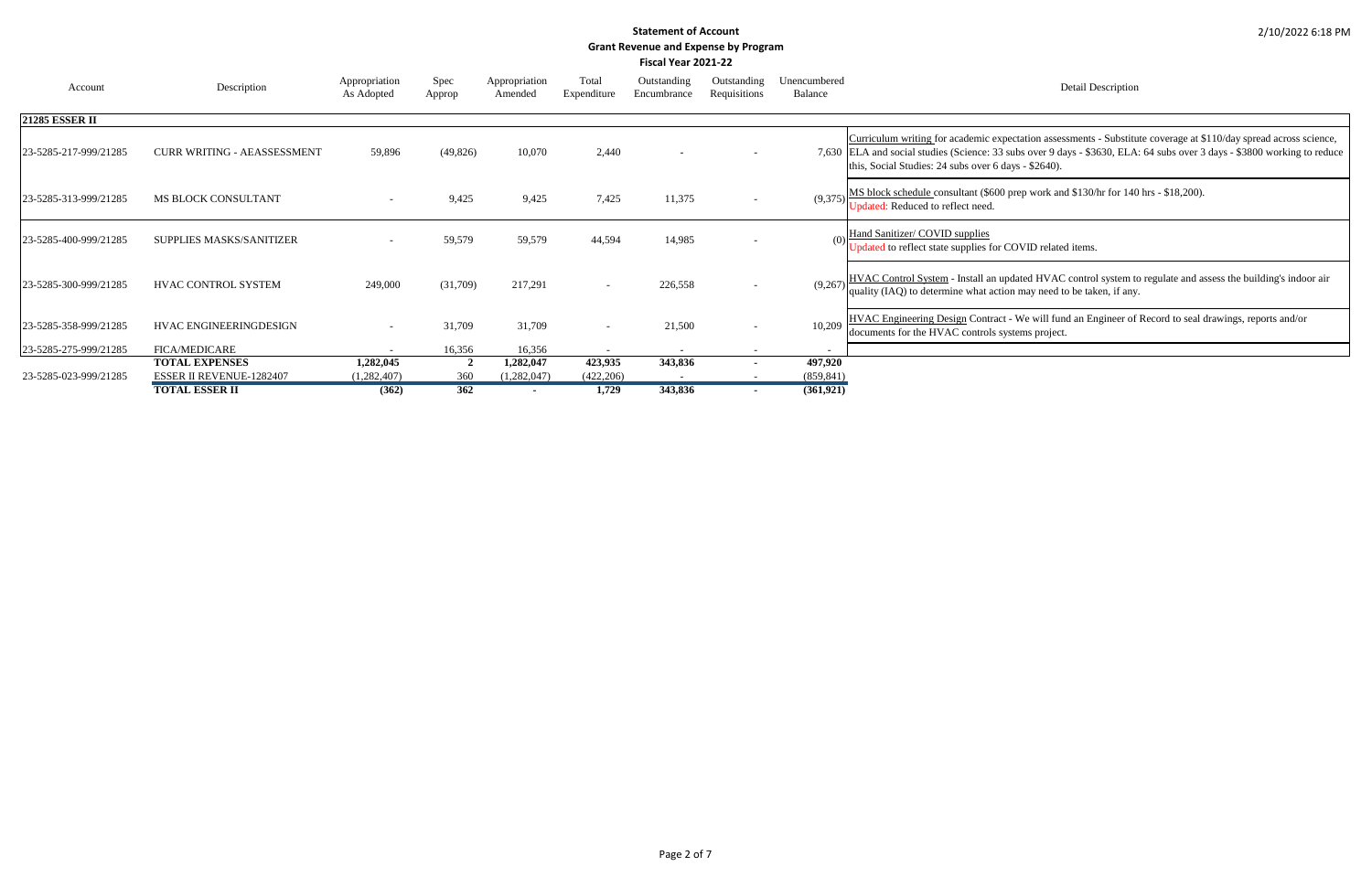Detail Description

administrator (for three years) - The diversity administrator will oversee the A new diversity, equity, and inclusion administrator will not be the "expert" in ge (e.g.: opportunity gaps among race and high needs populations, implicit bias, advancement, systematic racism, etc.). BOE budget over the next three years.

ment through CREC on equity leadership, consulting on building specific schools and approximately 5 individuals per school) will be involved in equity aculty development sessions; Family and community engagement group am - 4 sessions in Year 1. Years 2 3 will be determined as a result of year's one

cover the cost of a 0.5 special education teacher salary over two years who time to consult and train middle school and high school staff on the work Dawson. The EF coach will assist general education and special education staff developing plans to address students' areas of need and to monitor student

 $615k$  per yr.

ementary school (11 total) - This area includes stipends for 1 SEL Teacher leader at each of our 11 electrical our 11 electric intentation and teacher electric with building administration and teacher tion of Second Step curriculum and morning meetings across grades levels in

nts (Universal DBT) - Universal DBT training for approximately 30 middle rs, remote trainings, in person, consultation; Steen Consulting (QPR Training) ve a full day in-person training to become QPR Gatekeeper trainers so they will MindUp Training (MindUP) - This training is intended as a refresher and year grades preK-5. Each school based team consists of approximately ten staff; 75 participants will be trained including a larger workshop and consultation on will also continue on individual case reviews; Book study groups will be study will consist of four Zoom meetings; consultant with special education executive skills. One time presentation for all FPS staff to provide an overview can assess them and how we can develop plans to strengthen them.

00) Books for book study (\$7200) and Gizmo kits (\$6,000) - Other urchase of additional MindUp materials, DBT Skills in Schools books for staff, ers along with books for our book studies and Gizmo kits. this also includes ng books and other materials to address student needs in this area. nt and IDEA

| Account               | Description              | Appropriation<br>As Adopted | Spec<br>Approp | Appropriation<br>Amended | Total<br>Expenditure | Outstanding<br>Encumbrance | Outstanding<br>Requisitions | Unencumbered<br>Balance |                                                                                                                                                                                                                                                                                                                                                                                                                                                                                    |
|-----------------------|--------------------------|-----------------------------|----------------|--------------------------|----------------------|----------------------------|-----------------------------|-------------------------|------------------------------------------------------------------------------------------------------------------------------------------------------------------------------------------------------------------------------------------------------------------------------------------------------------------------------------------------------------------------------------------------------------------------------------------------------------------------------------|
| 22290 ARP ESSER       |                          |                             |                |                          |                      |                            |                             |                         |                                                                                                                                                                                                                                                                                                                                                                                                                                                                                    |
| 23-5290-402-999/22290 | <b>TEXTBOOKS</b>         |                             | 517,248        | 517,248                  |                      |                            |                             | 517,248                 | New: Math textbooks for secondary                                                                                                                                                                                                                                                                                                                                                                                                                                                  |
| 23-5290-300-999/22290 | <b>CHILLER TMS0</b>      |                             | 313,500        | 313,500                  |                      |                            |                             |                         | 313,500 New: Rooftop Chiller at TLMS                                                                                                                                                                                                                                                                                                                                                                                                                                               |
| 23-5290-116-997/22290 | <b>DEI ADMINISTRATOR</b> | 480,000                     | (218,619)      | 261,381                  | 45,433               | 60,577                     |                             | 155,371                 | DEI: Diversity, Equity and Inclusion a<br>diversity professional development. A<br>all areas of which we intend to engage<br>race and education, equity, hiring and<br>Updated: Reflects 1/3 phased into the                                                                                                                                                                                                                                                                       |
| 23-5290-324-998/22290 | <b>EQUITY TRAINING</b>   | 101,800                     |                | 101,800                  | 8,050                | 75                         |                             |                         | CREC equity training; staff developm<br>challenges. School Equity teams (17 so<br>93,675 training through CREC; additional Fac<br>conversations; District Leadership tear<br>work.                                                                                                                                                                                                                                                                                                 |
| 23-5290-140-997/22290 | SEL EF COACH             | 90,000                      | (75,000)       | 15,000                   |                      |                            |                             | 15,000                  | SEL: EF Coach (0.5 FTE) - This is to o<br>will be assigned as an EF coach half-ti<br>completed under the training of Pag Da<br>in assessing students executive skills, or<br>growth over time.<br>Jpdated: Reduce by \$60k, will use \$1.                                                                                                                                                                                                                                          |
| 23-5290-211-997/22290 | SEL ES LEADERS TEACHER   | 49,500                      |                | 49,500                   |                      |                            |                             | 49,500                  | SEL: Teacher SEL Leader at each elen<br>Leader at each of our 11 eleven elemen<br>colleagues on consistent implementation<br>each elementary school.                                                                                                                                                                                                                                                                                                                               |
| 23-5290-327-998/22290 | <b>SEL TRAINING</b>      | 112,000                     | (46, 154)      | 65,846                   | 18,128               | 17,872                     |                             |                         | SEL: Cognitive Behavioral Consultant<br>school and high school health teachers<br>The 22 FPS social workers will receive<br>be able to train all FPS staff in QPR; M<br>2 training for school based teams in gr<br>29,846 LGBT training/consultation - Up to 75<br>with school stakeholders. Consultation<br>offered to all FPS staff. Each book stu<br>staff around strengthening student's ex<br>of what executive skills are, how we ca<br>Updated: Reduced to meet other needs |
| 23-5290-488-999/22290 | <b>SUPPLIES SEL</b>      | 43,200                      | (18,000)       | 25,200                   |                      |                            |                             |                         | SEL: miscellaneous supplies (\$30,000)<br>miscellaneous supplies may be the pur<br>25,200 additional Second Step kits for teacher<br>purchase of Executive Skills Coaching<br>Updated: Can utilize supplies account                                                                                                                                                                                                                                                                |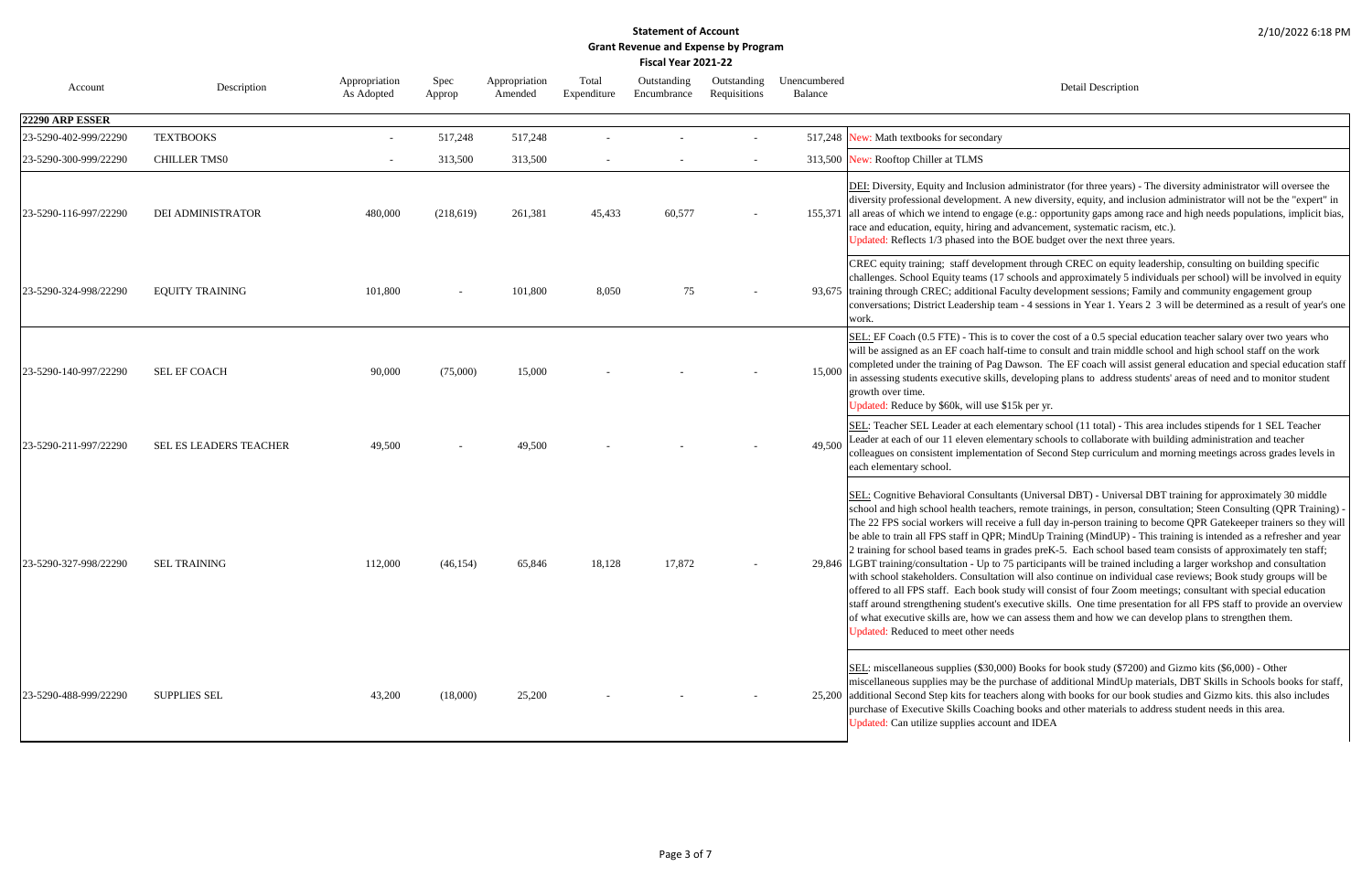Detail Description

2 District DBT staff (6 week Parent DBT Course) - FPS DBT-trained staff will

professional development days. All 215 FPS paras will be offered the ree half day PD sessions. Training topics will be based on student needs and gies for students with behavioral challenges, and supporting students academic ills in general education settings.

priorities.

22 Dr. Alison Roy (Parent Presentation Series)

fter school program at each of the five secondary schools; \$4000/site for 5 sites

ondary schools for three years (21-22 through 23-24). 42 teachers (\$50/hr) and one hour a day, twice a week for 30 weeks at total of \$472,608 over three years. ted costs.

after school program at the five secondary schools for three years (21-22 53.60/school for total of \$99,954 for all three years

salary over two years (22-23 23-24) for total of \$80,000. Fairfield pays the

r two years (22-23 23-24) for total of \$1,400 which will be used to cover the h participant; Supplies over two years (22-23 23-24) for total of \$6,600 which bks/other materials for the resident's coursework.

pend over two years (22-23 23-24) for total of \$12,000. FPS to pay for the ram is for support in hiring and training/certifying the resident teacher.

years (22-23 23-24) for total of \$20,000. This is an 18-month program with a or the full program.

23 and 23-24. Middle school: 24 staff at \$45/hr for 12 hours, two year total aff at \$45/hr for 12 hours, two year total \$11,880, Curriculum liaisons: 10 staff at \$45/hr for 12 hours, two year total \$10,800, High school: 10 staff at \$45/hr for 12 hours, two year total \$10,800 port other priorities.

school staff for 12 hours, for two years (22-23 and 23-24); Delivery method

port other priorities.

| Account               | Description                              | Appropriation<br>As Adopted | Spec<br>Approp | Appropriation<br>Amended | Total<br>Expenditure | Outstanding<br>Encumbrance | Outstanding<br>Requisitions | Unencumbered<br><b>Balance</b> |                                                                                                                                                                                                                |
|-----------------------|------------------------------------------|-----------------------------|----------------|--------------------------|----------------------|----------------------------|-----------------------------|--------------------------------|----------------------------------------------------------------------------------------------------------------------------------------------------------------------------------------------------------------|
| 22290 ARP ESSER       |                                          |                             |                |                          |                      |                            |                             |                                |                                                                                                                                                                                                                |
| 23-5290-322-997/22290 | DBT PARENT TRNG TEACHERS                 | 18,000                      |                | 18,000                   |                      |                            |                             | 18,000                         | <b>Family and Community Connections</b><br>conduct a 6 week course for parents.                                                                                                                                |
| 23-5290-320-997/22290 | BEHAVIORAL TRNG PARA                     | 36,000                      | (12,240)       | 23,760                   |                      |                            |                             |                                | Paraprofessional training - 3 half-day<br>opportunity to participate in these thr<br>23,760 include behavior management strateg<br>growth and executive functioning ski<br>Updated: Reduced to support other p |
| 23-5290-321-997/22290 | <b>BK REVIEW TEACHER</b>                 | 6,000                       |                | 6,000                    |                      |                            |                             |                                | 6,000 Family and Community Connections                                                                                                                                                                         |
| 23-5290-160-997/22290 | AFTER SCHOOL SITE<br><b>SUPERVISORS</b>  | 60,000                      |                | 60,000                   | 10,000               | 10,000                     |                             | 40,000                         | After school: 5 site supervisors for at<br>at total of \$60,000 over three years.                                                                                                                              |
| 23-5290-217-997/22290 | AFTER SCHOOL TEACHERS                    | 378,000                     |                | 378,000                  | 16,925               |                            | $\overline{\phantom{a}}$    | 361,075                        | After school supports at the five seco<br>20 paraprofessionals (\$26.28/hr) for                                                                                                                                |
| 23-5290-183-997/22290 | AFTER SCHOOL PARA                        | 94,608                      | (25,000)       | 69,608                   | 1,064                |                            |                             | 68,544                         | Updated: Reduced to reflect anticipa                                                                                                                                                                           |
| 23-5290-335-999/22290 | <b>BUS TRANSPORTATION</b>                | 99,954                      |                | 99,954                   |                      |                            |                             | 99,954                         | After School Bus transportation for a<br>through 23-24) - each bus costs \$666                                                                                                                                 |
| 23-5290-205-997/22290 | ST RESIDENCY PROGPART<br><b>SALARY</b>   | 80,000                      |                | 80,000                   |                      |                            |                             | 80,000                         | State residency program: Participant<br>salaries directly.                                                                                                                                                     |
| 23-5290-495-999/22290 | SUPPLIES ST RESIDENCY                    | 8,000                       |                | 8,000                    |                      |                            |                             |                                | State residency program devices over<br>8,000 purchase of two laptops, one for each<br>will be used to cover the costs of boo                                                                                  |
| 23-5290-214-997/22290 | ST RESIDENCY - MENTOR<br><b>STIPENDS</b> | 12,000                      |                | 12,000                   |                      |                            |                             | 12,000                         | State residency program - Mentor stip<br>mentor stipend. The purchased progr                                                                                                                                   |
| 23-5290-321-998/22290 | <b>RESIDENCY PROGRAM</b>                 | 20,000                      |                | 20,000                   |                      |                            |                             | 20,000                         | State residency program fee over two<br>\$10,000 is the fee, per participant, fo                                                                                                                               |
| 23-5290-208-997/22290 | K-12 DATA LIT TRNG59400                  | 59,400                      | (59,400)       |                          |                      |                            |                             | $\sim$                         | Data literacy training STAR for 22-2<br>\$25,920, Elementary schools: 11 sta<br>at \$45/hr for 12 hours, two year total<br>Updated: Removed from grant to sup                                                  |
| 23-5290-320-998/22290 | DATA LIT TRNG                            | 10,000                      | (10,000)       |                          |                      |                            |                             |                                | Data literacy training for 24 middle s<br><b>TBD</b><br>Updated: Removed from grant to sup                                                                                                                     |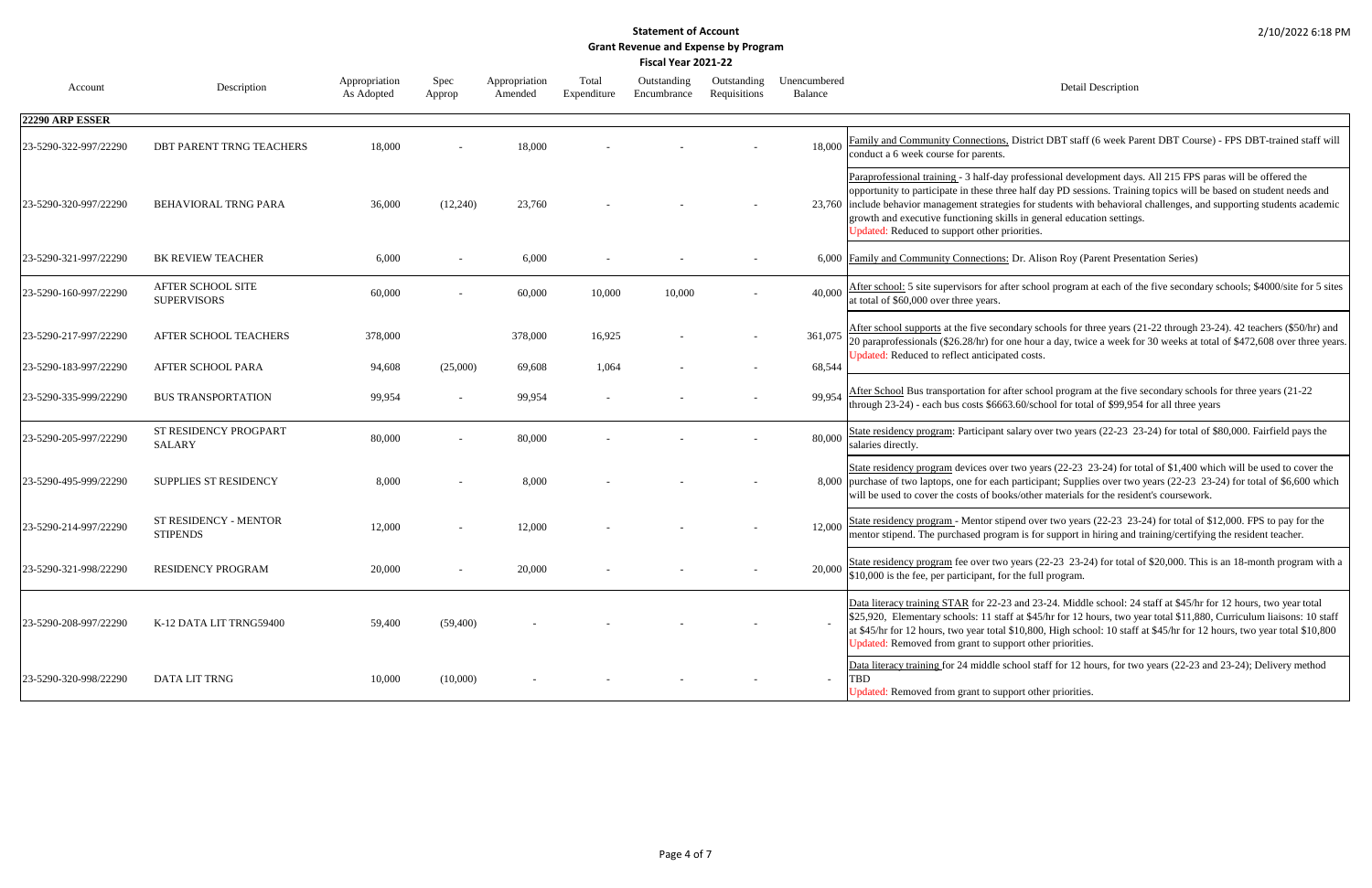Detail Description

, Elementary school: 22 staff at \$45/hr for 20 hours, two year total \$39,600. 0 hours, two year total \$21,600. Middle school: 12 staff at \$45/hr for 20 hours, taff (FEA reps, non-classroom certified staff): 10 staff at \$45/hr for 20 hours, iaisons: 3 staff at \$45/hr for 20 hours, two year total \$5,400

hase 1 - Designing an Instructional Framework: Phase II - Vetting the Ing Capacity; Phase III - Building Capacity to Leverage the Framework and 22 - 8 days for 18K including convening a steering committee and drafting the days including feedback seminars for administrators, PDEC redesign; 5 days for calibration; instructional coaching, and full implementation of

I during summer of 22-23 (60 hours for WLang, Math, English, Science and

urs for curric. Writing.

two years (22-23 23-24) for total of \$20,000; Hire an experienced elementary Coaching will begin with two principals on school improvement planning and teracy improvement.

ta scan (district) - 25K for the instrument, data analysis, and literacy for district goal setting (Fall 2022);. Literacy Coach Training - 7 sessions per d Literacy Professional Development for K-2 teachers including two cohorts per icipates in on half year of training TBD Sept - January and February - June 2022-

2022 - 5 teachers per core (ELA, Math, Science, Social Studies, WLang) and 6 15 hours each at \$45/hour. Summer 2023 - for 15 hours each at \$45/hour (33) ), 3 teachers per UA (Art, Music, PE, Health, TechEd, FCS, BusEd), 6 teachers 4 - 6 teachers each in grades K, 1, 2, 3 and 6 for 15 hours each at \$45/hour. port other priorities.

des 5, 8 and 12. Summer 2023 writing - for 15 hours each at \$45/hour (41) 75), 3 teachers per core (ELA, Math, Science, Social Studies, WLang), 2 teachers per UA. TechEd, FCS, BusEd), 6 teachers each in grades 5 and 8, Summer 2024 n as Summer 2023 - 15 hours each at \$45/hour (41 teachers \* \$45/hr \*15 hours A, Math, Science, Social Studies, WLang), 2 teachers per UA (Art, Music, PE, chers each in grades 5 and 8 pport other priorities.

\$1000 projects funded during the 21-22 SY) - Current FPS teachers would d/or student learning for which they would like to engage in further research. may work with an administrator on a department or school-based question. We elect recipients. Recipients would be required to have a midyear check in on of the year to colleagues. The district would use their findings to pursue next

pport other priorities.

| Account               | Description                        | Appropriation<br>As Adopted | Spec<br>Approp | Appropriation<br>Amended | Total<br>Expenditure | Outstanding<br>Encumbrance | Outstanding<br>Requisitions | Unencumbered<br><b>Balance</b> |                                                                                                                                                                                                                                                                                           |
|-----------------------|------------------------------------|-----------------------------|----------------|--------------------------|----------------------|----------------------------|-----------------------------|--------------------------------|-------------------------------------------------------------------------------------------------------------------------------------------------------------------------------------------------------------------------------------------------------------------------------------------|
| 22290 ARP ESSER       |                                    |                             |                |                          |                      |                            |                             |                                |                                                                                                                                                                                                                                                                                           |
| 23-5290-210-997/22290 | <b>TEVAL REV TEACH&amp;LIAISON</b> | 106,200                     |                | 106,200                  |                      |                            |                             | 106,200                        | TEVAL revision in 22-23 and 23-24<br>High school: 12 staff at \$45/hr for 20<br>two year total \$21,600. Additional s<br>two year total \$18,000. Curriculum l                                                                                                                            |
| 23-5290-323-998/22290 | <b>TEVAL</b>                       | 114,000                     |                | 114,000                  | 3,000                |                            |                             | 111,000                        | Revision Learning TEVAL work - P.<br>Instructional Framework and Buildir<br>Adding Layers of Support. 2021-202<br>instructional framework. Year 2 - 28<br>administrator workshops; Year 3 - 3:<br>evaluations.                                                                            |
| 23-5290-303-997/22290 | MS CURRICULUM WRITING              | 27,000                      | (19,600)       | 7,400                    |                      |                            |                             |                                | Curriculum writing for middle schoo<br>7,400 Social Studies at \$45/hr)<br>Updated: Reduced to fund at less ho                                                                                                                                                                            |
| 23-5290-322-998/22290 | <b>ELEM PRINC COACHING</b>         | 20,000                      |                | 20,000                   |                      |                            |                             |                                | Elementary principal coaching over t<br>20,000 consultant to coach new principals.<br>execution, teacher evaluation, and lit                                                                                                                                                              |
| 23-5290-325-998/22290 | LITERACY TRAINING                  | 121,000                     |                | 121,000                  |                      |                            |                             |                                | Literacy HOW training - Literacy da<br>improvement plan recommendations<br>121,000 year over two years - 14K; Structure<br>year for two years - each cohort parti<br>2024 (40K per year)                                                                                                  |
| 23-5290-215-997/22290 | ASSESSMENT LITERACY TEACHER        | 69,525                      | (69, 525)      |                          |                      |                            |                             |                                | Assessment literacy work: Summer 2<br>teachers each in grades 5 and 8 for 1<br>teachers * $$45/hr$ * 15hrs = \$22,275)<br>each in grades 4 and 7. Summer 202-<br>Updated: Removed from grant to sup                                                                                       |
| 23-5290-219-997/22290 | CAPSTONE EXPERIENCES               | 58,050                      | (58,050)       |                          |                      |                            |                             |                                | Capstone learning experiences in gra<br>teachers * $$45/hr$ * 15 hours = \$27,67<br>teachers per UA (Art, Music, PE, He<br>revision with same staffing allocation<br>$=$ \$27,675), 3 teachers per core (ELA<br>Health, TechEd, FCS, BusEd), 6 tead<br>Updated: Removed from grant to sup |
| 23-5290-319-998/22290 | ACTION RESEARCH TEACHERS           | 10,000                      | (10,000)       |                          |                      |                            |                             |                                | Teacher action research projects (10<br>propose a question on instruction and<br>Teachers may work in teams or they<br>would solicit applications and then s<br>progress and then present at the end<br>action steps.<br>Updated: Removed from grant to sup                               |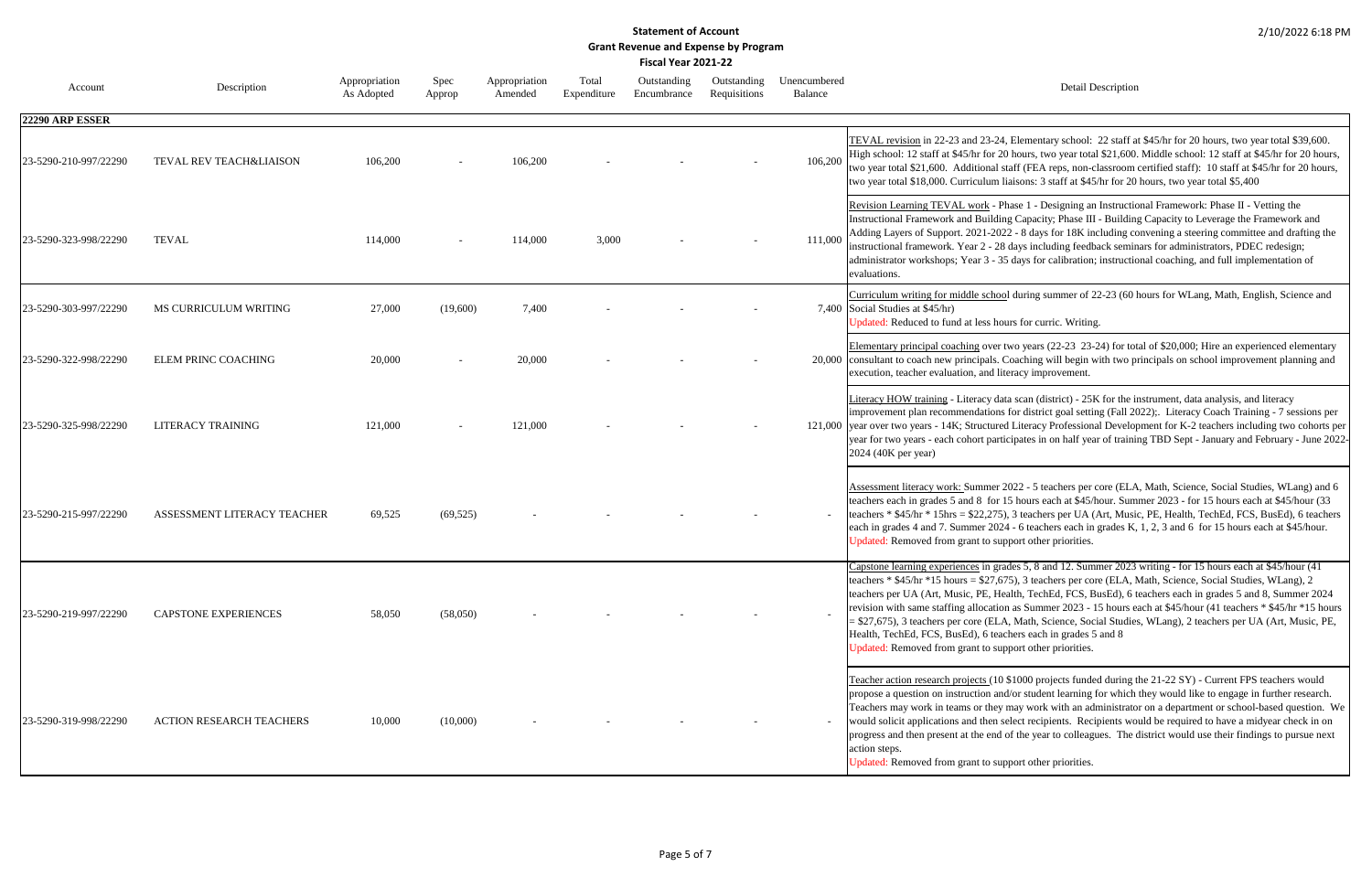Detail Description

laptop for all students in grade 12 at \$679/unit for total of \$485,485 vas met for HS devices.

| Account                | Description                                       | Appropriation<br>As Adopted | Spec<br>Approp | Appropriation<br>Amended | Total<br>Expenditure  | Outstanding<br>Encumbrance | Outstanding<br>Requisitions | Unencumbered<br>Balance  |                                                                                                                                         |
|------------------------|---------------------------------------------------|-----------------------------|----------------|--------------------------|-----------------------|----------------------------|-----------------------------|--------------------------|-----------------------------------------------------------------------------------------------------------------------------------------|
| <b>22290 ARP ESSER</b> |                                                   |                             |                |                          |                       |                            |                             |                          |                                                                                                                                         |
| 23-5290-540-999/22290  | <b>LAPTOP HS</b>                                  | 485,485                     | (213, 885)     | 271,600                  | 271,600               | $\overline{\phantom{0}}$   |                             | $\overline{\phantom{a}}$ | Laptops: Purchase a ProBook 450 G8 la<br>Updated: Reduced from grant; need wa                                                           |
| 23-5290-326-998/22290  | <b>ENGINEERING SERVICES</b>                       | 111,595                     | 4,725          | 116,320                  |                       |                            |                             |                          | Engineering services (with town) to des<br>116,320 cost for the AC project is \$3,864,978. T<br>Town's capital funding request process. |
| 23-5290-023-999/22290  | <b>TOTAL EXPENSES</b><br><b>ARP ESSER REVENUE</b> | 2,881,317<br>(2,881,317)    | (830,748)      | 2,050,569<br>(2,881,317) | 374,200<br>(367, 829) | 88,524                     |                             | 1,587,845<br>(2,513,488) |                                                                                                                                         |
|                        | <b>TOTAL ARP ESSER</b>                            | $\overline{\phantom{a}}$    | (830,748)      | (830,748)                | 6,371                 | 88,524                     |                             | (925, 643)               |                                                                                                                                         |

Engineering services (with town) to design and oversee bid documents along with CA services - The anticipated cost for the AC project is \$3,864,978. The current plan is to bond the remaining cost of this project through the